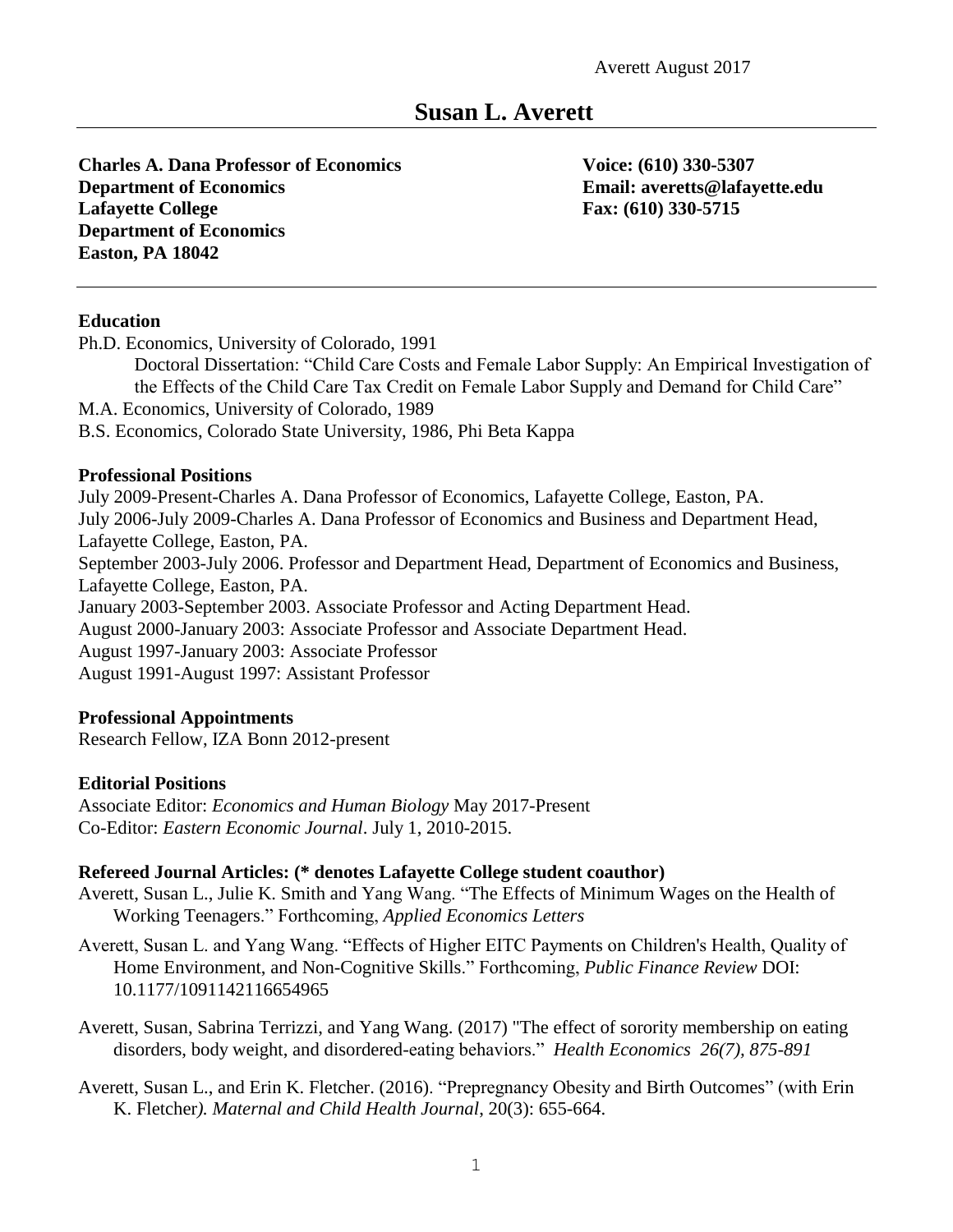- Amuedo-Dorantes, Catalina, Susan L. Averett and Cynthia Bansak. (2016). Welfare Reform and Immigrant Fertility. "Welfare Reform and Immigrant Fertility*." Journal of Population Economics*, 29(3): 757-779
- Averett, Susan L. and Yang Wang. (2016). "Identifying the Causal Effect of Alcohol Abuse on Intimate Partner Violence Using a Natural Experiment." *Southern Economic Journal*, 82(3): 697–724.
- Kohn, Jennifer L. and Susan L. Averett (2014). "The effect of relationship status on health with dynamic health and persistent relationships." *Journal of health economics*, 36, 69-83.
- Averett, Susan L., Laura M. Argys and Jennifer C. Kohn (2014). "Friends with health benefits: Does individual-level social capital improve health?" *Eastern Economic Journal*, *40*(2), 181-201.
- Scheffler, Richard M., Lorenzo Rocco and Susan L. Averett (2014). "Social capital and health: A concept whose time has come." *Eastern Economic Journal*, *40*(2), 146-149.
- Averett, Susan L., Nick Stacey\* and Yang Wang (2014). "Decomposing race and gender differences in underweight and obesity in South Africa." *Economics & Human Biology*. 15, 23-40.
- Averett, Susan L., and Sarah M. Estelle (2014). "Will daughters walk mom's talk? The effects of maternal communication about sex on the sexual behavior of female adolescents." *Review of Economics of the Household*. 12(4): 613-639.
- Kohn, Jennifer L. and Susan L. Averett (2014). "Can't we just live together: New evidence of the effect of relationship status on health" *Journal of Family and Economic Issues*. 35:295-312
- Averett, Susan L. and Julie K. Smith (2014). "Financial hardship and obesity." *Economics & Human Biology*. 15, 201-202.
- Averett, Susan L., Laura M. Argys and Julia Sorkin (2013). "In sickness and in health: an examination of relationship status and health using data from the Canadian National Public Health Survey." *Review of Economics of the Household*, *11*(4), 599-633.
- Averett, Susan L., and Yang Wang. (2013). "The effects of EITC payment expansion on maternal smoking." *Health Economics. 22*(11), 1344-1359.
- Averett, Susan L., Hope Corman, and Nancy E. Reichman (2013). "Effects of overweight on risky sexual behavior of adolescent girls." *Economic Inquiry* 51(1): 605-619. Previously distributed as NBER Working Paper 16172.
- Averett, Susan L., Laura M. Argys and Jennifer Kohn (2012). "Immigration, obesity and labor market outcomes in the UK" *IZA Journal of Migration*, 1(1): 1-19.
- Averett, Susan L., and Yang Wang (2012). "Identification of the effect of depression on risky sexual behavior: exploiting a natural experiment" *American Economic Review.* 102(3): 570-574.
- Averett, Susan L., Laura M. Argys and Daniel I. Rees (2011). "Older siblings and adolescent risky behavior: does parenting play a role?" *Journal of Population Economics*. 24(3): 957-978.
- Averett, Susan and David C. Stifel (2010). "Race and gender differences in the cognitive effects of childhood overweight." *Applied Economics Letters*, 17(17): 1673-1679.
- Ruebeck, Christopher S., Susan L. Averett, and Howard N. Bodenhorn (2009). "Acting white or acting black: Mixed-race adolescents' identity and behavior." *B E Journal of Economic Analysis & Policy* 9  $(1): 9.$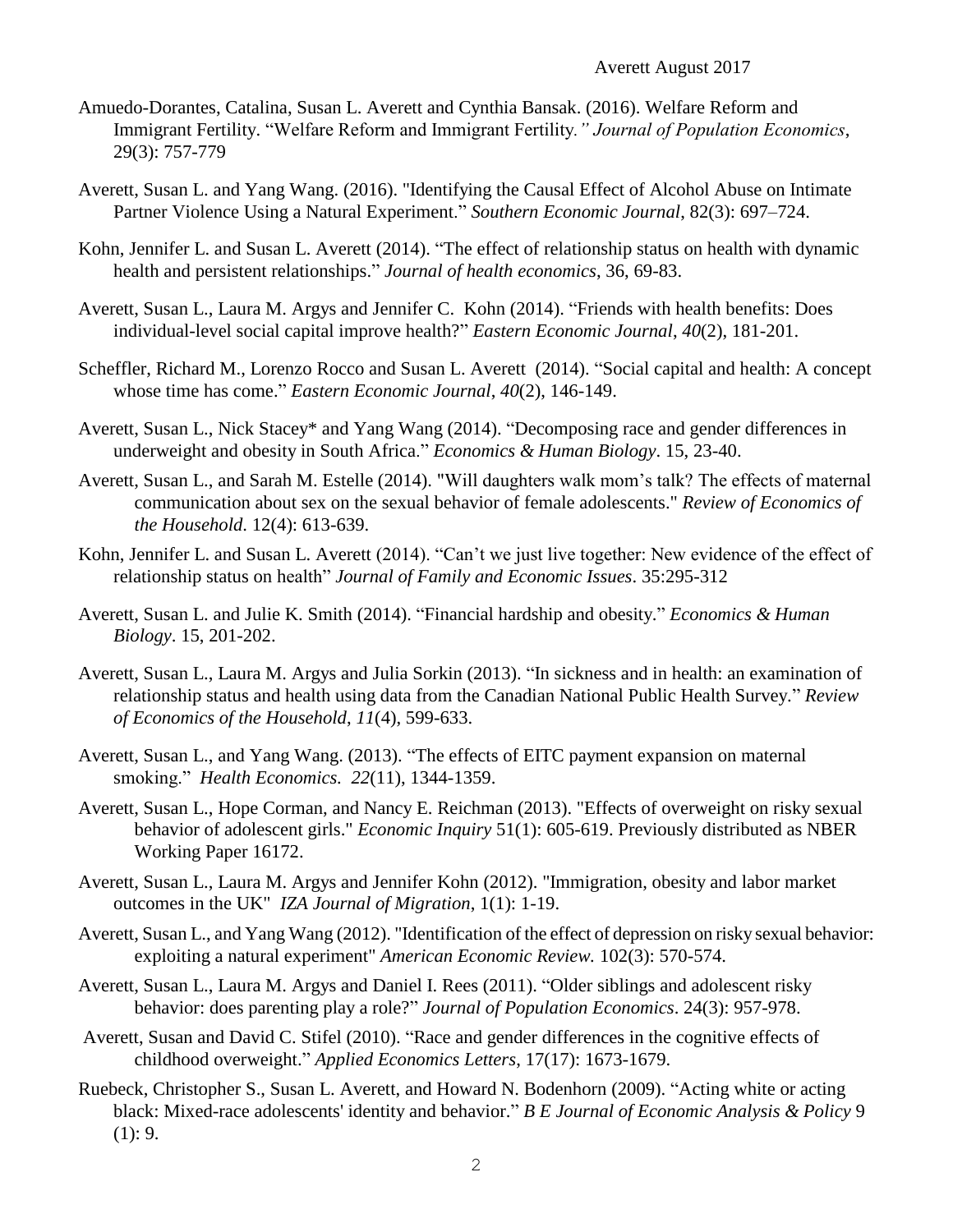- Sen, Bisakha, Susan Averett, Laura Argys, and Daniel I. Rees (2009). "The effect of substance use on the delinquent behavior of adolescents." *Applied Economics Letters* 16 (17): 1721-9.
- Stifel, David C., and Susan L. Averett (2009). "Childhood overweight in the United States: A quantile regression approach." *Economics & Human Biology* 7 (3) (DEC): 387-97.
- Averett, Susan L., Asia Sikora, and Laura M. Argys (2008). "For better or worse: Relationship status and body mass index." *Economics & Human Biology* 6 (3): 330-49.
- Rees, Daniel I., Elizabeth Lopez, Susan L. Averett, and Laura M. Argys (2008). "Birth order and participation in school sports and other extracurricular activities." *Economics of Education Review* 27 (3): 354-62.
- Argys, Laura M., Daniel I. Rees, Susan L. Averett, and Benjima Witoonchart (2006). "Birth order and risky adolescent behavior." *Economic Inquiry* 44 (2): 215-33.
- Averett, Susan L., Howard Bodenhorn, and Justas Staisiunas\* (2005). "Unemployment risk and compensating differentials in New Jersey manufacturing." *Economic Inquiry* 43 (4): 734-49.
- Averett, Susan L., Lisa A. Gennetian, and H. Elizabeth Peters (2005). "Paternal child care and children's development." *Journal of Population Economics* 18 (3): 391-414. Reprinted in *Fatherhood: Research Interventions and Policies*, edited by H. Elizabeth Peters, Gary W. Peterson, Suzanne K. Steinmetz, and Randal D. Day, NY: Haworth Press, 2000.
- Averett, Susan L., Daniel I. Rees, and Laura M. Argys (2002). "The impact of government policies and neighborhood characteristics on teenage sexual activity and contraceptive use." *American Journal of Public Health* 92 (11): 1773-8.
- Averett, Susan L., and Sharon Dalessandro<sup>\*</sup> (2001). "Racial and gender differences in the returns to twoyear and four-year degrees." *Education Economics* 9(3):281-292.
- Averett, Susan L. (2001) "Moonlighting: Multiple motives and gender differences." *Applied Economics* 33 (11): 1391-410.
- Averett, Susan L., and Leslie A. Whittington. (2001) "Does maternity leave induce births?" *Southern Economic Journal* 68 (2): 403-17.
- Rees, Daniel I., Laura M. Argys, and Susan L. Averett (2001). "New evidence on the relationship between substance use and adolescent sexual behavior." *Journal of Health Economics* 20 (5): 835-45.
- Argys, Laura M., Susan L. Averett, and Daniel I. Rees (2000). "Welfare generosity, pregnancies and abortions among unmarried AFDC recipients." *Journal of Population Economics* 13 (4): 569-94.
- Averett, Susan L., Michele McLennan, and Megan Young\* (2000). "Do higher returns to college education encourage college enrollments? An analysis by race." *Research in Labor Economics.* 19: 63-82.
- Averett, Susan L., Lisa A. Gennetian, and H. Elizabeth Peters. (2000). "Patterns and determinants of paternal child care during a child's first three years of life." *Marriage and Family Review* 29 (2-3): 115-36.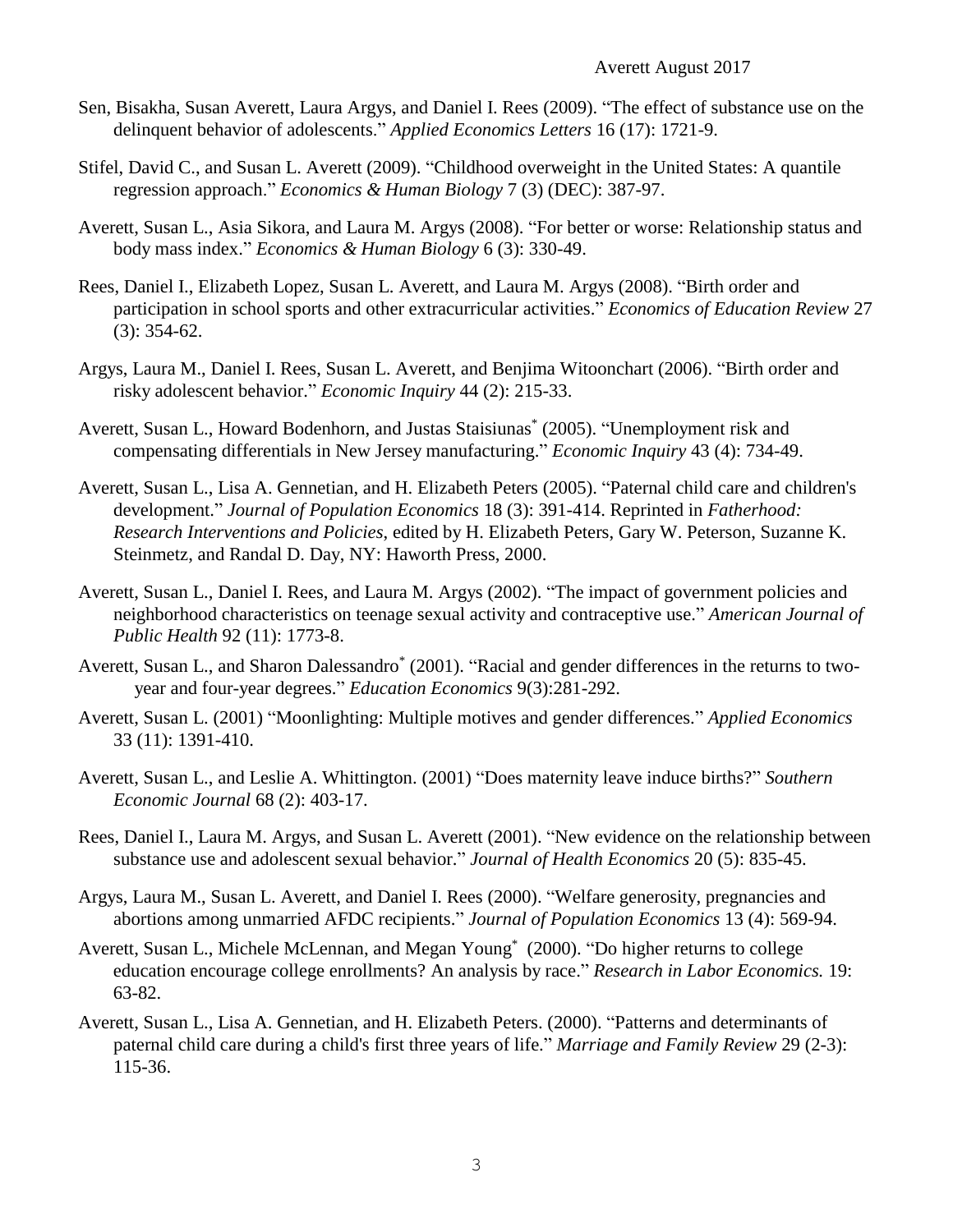- Whittington, Leslie, Susan L. Averett, and Donna Anderson. (2000). "Choosing children over career? Changes in the postpartum labor force behavior of professional women." *Population Research and Policy Review* 19 (4): 339-55.
- Averett, Susan L., Richard Warner, Jani Little and Peter Huxley. (1999). "Labor supply, disability benefits and mental illness: a structural model." *Eastern Economic Journal.* 25.3
- Averett, Susan L., and Sanders Korenman (1999). "Black-white differences in social and economic consequences of obesity." *International Journal of Obesity* 23 (2): 166-73.
- Averett, Susan L., and Julie L. Hotchkiss (1997). "Female labor supply with a discontinuous, nonconvex budget constraint: Incorporation of a part-time/full-time wage differential." *Review of Economics and Statistics* 79 (3): 461-70.
- Averett, Susan L., H. Elizabeth Peters, and Donald M. Waldman (1997). "Tax credits, labor supply, and child care." *Review of Economics and Statistics* 79 (1): 125-35.
- Averett, Susan, and Sanders Korenman (1996). "The economic reality of the beauty myth." *Journal of Human Resources* 31 (2): 304-30.
- Averett, Susan L., and Mark L. Burton (1996). "College attendance and the college wage premium: Differences by gender." *Economics of Education Review* 15 (1): 37-49.
- Averett, Susan L., and Julie L. Hotchkiss (1996). "Discrimination in the payment of full-time wage premiums." *Industrial & Labor Relations Review* 49 (2): 287-301.
- Averett, Susan L., and Julie L. Hotchkiss (1995). "The probability of receiving benefits at different hours of work." *American Economic Review* 85 (2): 276-80.
- Averett, Susan L., and Harold M. Hochman (1994). "Addictive behavior and public-policy." *Public Finance-Finances Publiques* 49 : 244-58. Reprinted in The Economics of Corruption and Illegal Markets, Gianluca Fiorentini and Stefano Zamagni, eds., Edward Elgar Publishing Limited. 1999).

**Other Publications (policy briefs, book reviews, encyclopedia entries, non-peer reviewed articles)**

- Averett, S.L., (2015). "Obesity and Labor Market Performance." In: James D. Wright (editor-in-chief), International Encyclopedia of the Social & Behavioral Sciences, 2nd edition, Vol 17. Oxford: Elsevier. pp. 70–74.
- Averett, S. L. (2014). "Obesity and labor market outcomes." *IZA World of Labor*.
- Averett, S.L. (2010). Review of "Obesity among Poor Americans. Is Public Assistance the Problem?" By Patricia K. Smith. Pp. 197. (Vanderbilt University Press, Nashville, Tennessee, 2009.) Published in Econ. Hum. Biol. (2010), doi:10.1016/j.ehb.2010.08.001
- Averett, Susan, Edward Gamber and Sheila Handy. 2003. "William E. Simon's contribution to tax policy." *Atlantic Economic Journal* 31(3): 233-41.

# **Recent Working papers**

"The effects of minimum wages on the health of working teenagers" (with Julie K. Smith and Yang Wang). IZA DP #10185

"Gender differences in the effect of family size on education: new evidence from China's one child policy" (with Laura M. Argys). IZA DP #9616.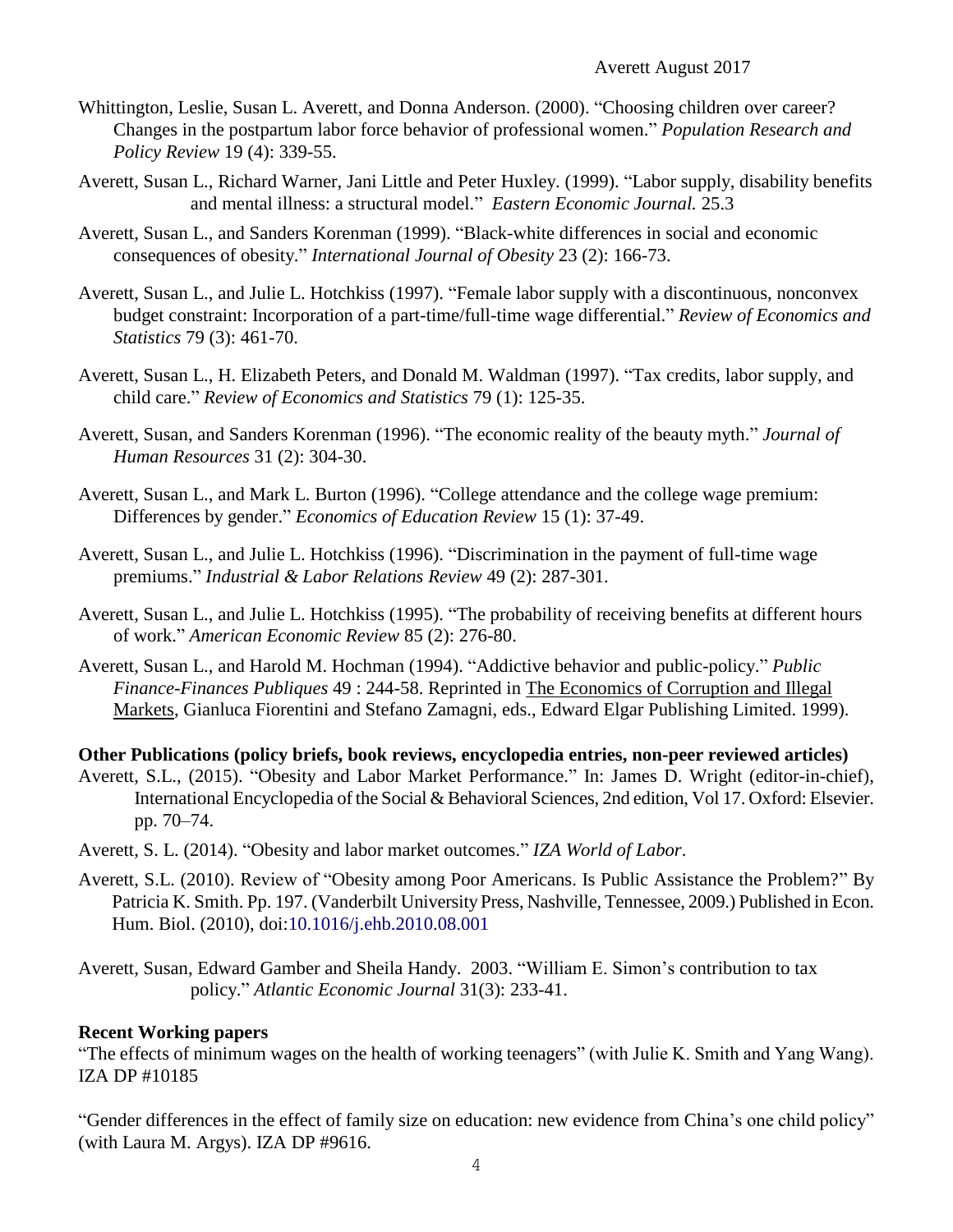"The relationship between maternal pre-pregnancy obesity and preschool obesity" (with Erin K. Fletcher). IZA DP #9608.

"Taking the CON out of Pennsylvania: Did hip and knee replacement patients benefit?" (with Sabrina Terrizzi and Yang Wang)

"Minimum Wages and the Health of Hispanic Women", (with Yang Wang and Julie K. Smith)

# **Work in Progress**

"Behind Every High Earning Man Is a Conscientious Woman" (with Cynthia Bansak and Julie K. Smith)

"When the American Dream Becomes a Nightmare" (with Catalina Amuedo-Dorantes and Mehmet Yaya)

"Minimum wage changes and job-related injuries" (with Julie K. Smith and Yang Wang)

"Minimum wages and the health of immigrant workers" (with Julie K Smith and Yang Wang)

"Family responsibilities and the assimilation of Asian immigrants in US labor markets." (with Siyuan Lin and Laura Argys)

# **Edited Volume**

Handbook on Women and the Economy, Oxford University Press (Co-Editor with Laura Argys and Saul Hoffman) Forthcoming, 2018.

# **Invited Book Chapters**

"The Relationship between Maternal Pre-Pregnancy BMI and Preschool Obesity."(with Erin Fletcher). In Applied Demography and Public Health in the 21st Century (pp. 201-219). Springer International Publishing. Editors: Hoque, M. Nazrul, Pecotte, Beverly, McGehee, Mary A.

"The double burden of malnutrition" (with Yang Wang). 2016. In *The Oxford Handbook of Economics and Human Biology* edited by John Komlos and Inas Rashad Kelly.

"Intergenerational transfers and caregiving within families" (with Asia Sikora and Laura M. Argys). In *Family Economics: Trends in Household Formation, Dissolution and Evolution in the 21st century,* two vol., Praeger Publishers [now ABC-CLIO], edited by Esther Redmount. 2014.

"Immigrants, wages and obesity: the weight of the evidence." 2013. (With Laura Argys and Jennifer Kohn). In *International Handbook on The Economics Of Migration,* Klaus Zimmerman and Amelie Constant, eds. Edward Elgar Publishing.

"The economics of Title IX compliance in collegiate athletics." (with Sarah M. Estelle) 2013. In *The Handbook of the Economics of Women's Sports*. Eva Marikova Leeds and Michael Leeds, eds. Edward Elgar Publishing.

"The link between nonmarital births and poverty." (with Laura M. Argys) 2013. In *The Economics of Inequality, Poverty and Discrimination in the 21st Century*. Robert S Rycroft, ed.). Santa Barbara, CA: ABC-CLIO LLC.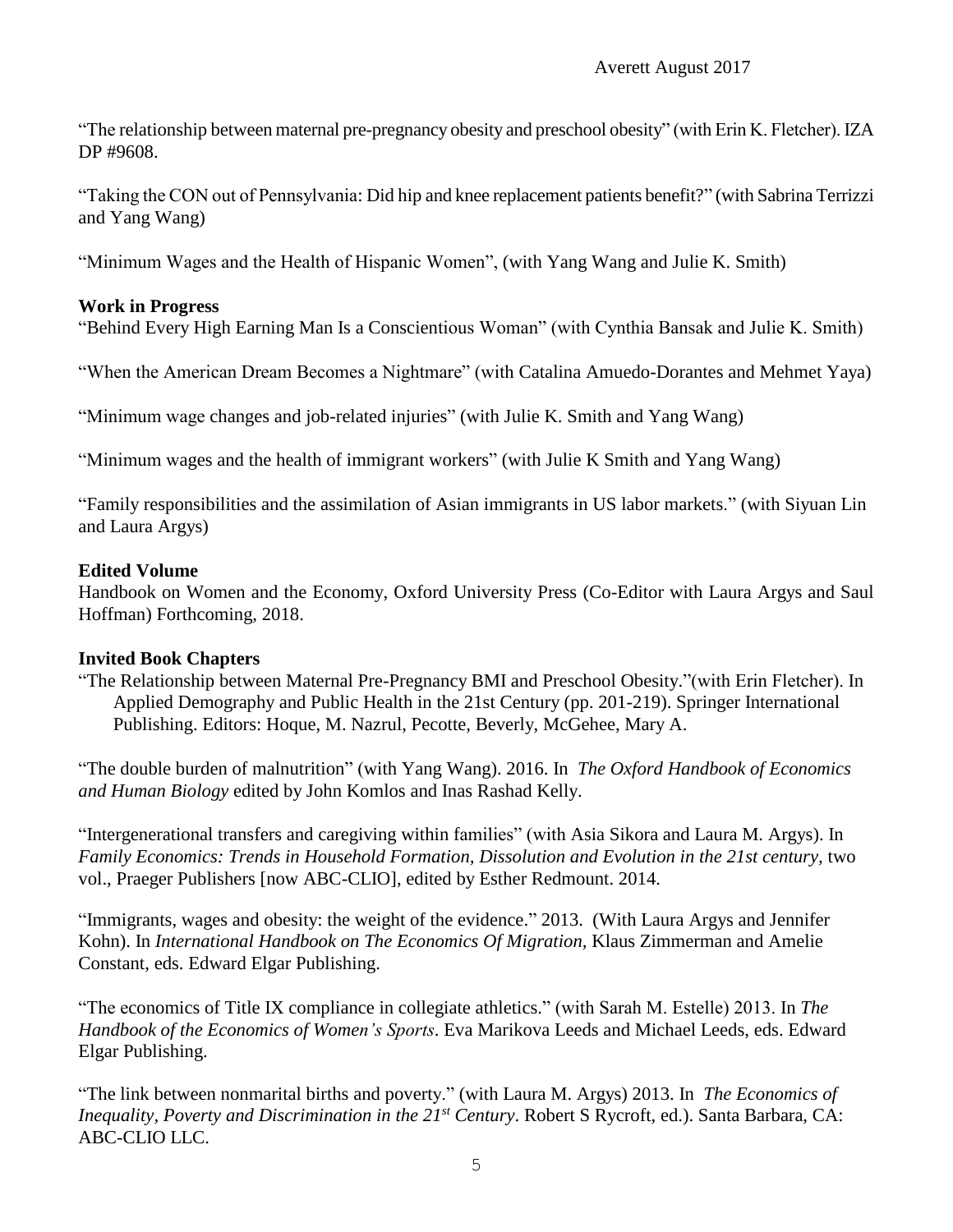"Obesity, poverty and the ability to pay for calories." 2012. In *The Oxford Handbook of the Economics of Poverty,* Philip N. Jefferson, ed*..* New York, N.Y. Oxford University Press.

"Labor market consequences: employment, wages, disability, and absenteeism." 2011. In *The Oxford Handbook of the Social Science of Obesity* John Cawley, ed.. pp:531-552. New York, N.Y. Oxford University Press.

"Fertility, public policy, and mothers in the labor force." 2002. In *The Economics of Work and Family,* Emily Hoffman and Jean Kimmel, eds. Kalamazoo, MI: W.E. UpJohn Institute for Employment Research

"Exploring the effect of class size on student achievement: what have we learned over the past two decades?" (with Michele C. McLennan) 2004. In *International Handbook on the Economics of Education, Geraint Johnes and Jill Johnes, eds.* Edward Elgar Publishers*.* 

#### **Textbook**

Women and the Economy – Family, Work, and Pay. (with Saul D. Hoffman). Palgrave-McMillan. 3<sup>rd</sup> Edition (2015).

Women and the Economy – Family, Work, and Pay. (with Saul D. Hoffman). Addison-Wesley. 2<sup>nd</sup> Edition, 2010.

#### **Courses Taught (all undergraduate economics unless notes)**

Principles of Economics Intermediate Microeconomic Theory Econometrics Health Economics Labor Economics Women and the Economy Introduction to Women's Studies (Women's and Gender Studies) Gender and the Economy (Women's and Gender Studies)

# **Honors and Awards**

Mary Louise Van Artsdalen Prize for outstanding scholarly achievement, spring 2012. Thomas Roy and Lura Forrest Jones Award for superior teaching and scholarly contributions to discipline, spring 2009. James Lennertz Award for Exceptional Teaching, Lafayette College, spring 2004. Marquis Distinguished Teaching Award, Lafayette College, spring 2003. Omicron Delta Epsilon, Department of Economics and Business Teaching Award, 1998, 2000, 2003. Jones Lecture Award for Distinguished Teaching and Scholarship, Lafayette College, 1997. Student Government Superior Teaching Award, Lafayette College. 1996, 1998. Theta Chi Board of Governors Teaching Award, 1998. Michael E. Borus Dissertation Award: December 1991. Presented by the Ohio State University and the Center for Human Resources Research for outstanding dissertation using the National Longitudinal Survey of Youth database. Visiting Scholar, Policy Research Center, Georgia State University, Atlanta, GA. June 1991. Minority Scholarship, University of Colorado, 1986-1987. Presidential Scholarship, Colorado State University, 1983-1985.